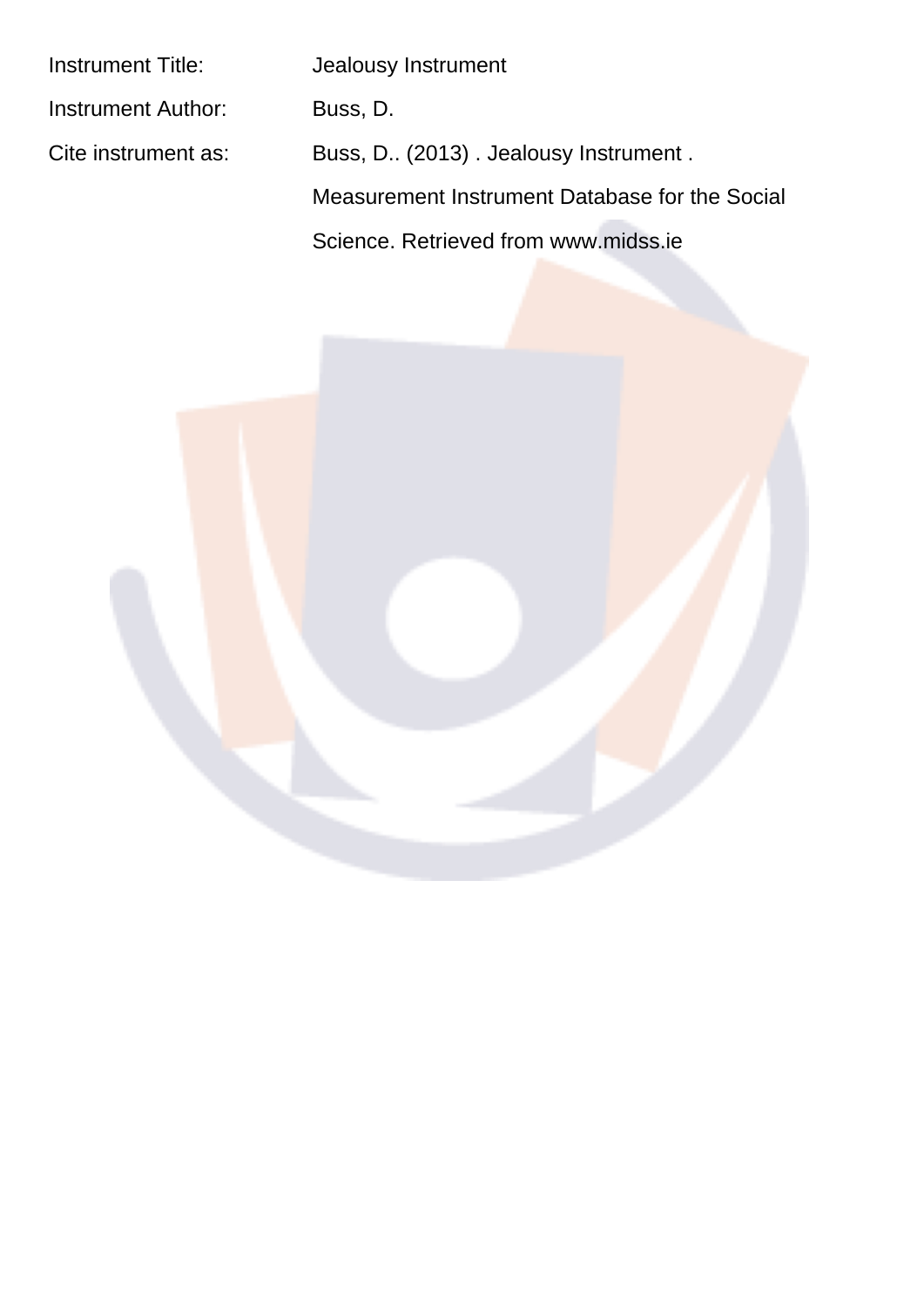# **Events Questionnaire III: Form A**

### **Current Relationship Status (Check all that apply):**

- In a committed relationship
- Dating multiple persons
- \_\_Not currently dating or romantically involved
- Engaged
- Married
- Separated
- Divorced

### **Relationship History**

- 1. Have you ever been involved in a committed romantic relationship? <u>Ves No</u>
- 2. If yes, did you have sexual intercourse with your partner (or with any of your partners, if you have been involved in more than one committed romantic relationship)? <u>Yes</u> No
- 3. If you have been involved in a committed relationship, how committed were you to your most committed relationship? Indicate your response by circling a number on the following scale:

| Not at all |  |  | Moderately |  | Extremely |
|------------|--|--|------------|--|-----------|
| Committed  |  |  | Committed  |  | Committed |

4. To what degree are you **currently** seeking a **short-term** mate--that is, someone with whom you might have a one-night stand, casual sex, or a brief affair? Indicate your response by circling a number on the following scale:

|            |  | $\overline{4}$ | h |  |           |
|------------|--|----------------|---|--|-----------|
| Not at all |  |                |   |  | Strongly  |
| currently  |  |                |   |  | currently |
| seeking    |  |                |   |  | seeking   |

5. To what degree are you **currently** seeking a **long-term** mate-that is, someone who you might marry? Indicate your response by circling a number on the following scale:

|            |  |  |  | h |  |           |
|------------|--|--|--|---|--|-----------|
| Not at all |  |  |  |   |  | Strongly  |
| currently  |  |  |  |   |  | currently |
| seeking    |  |  |  |   |  | seeking   |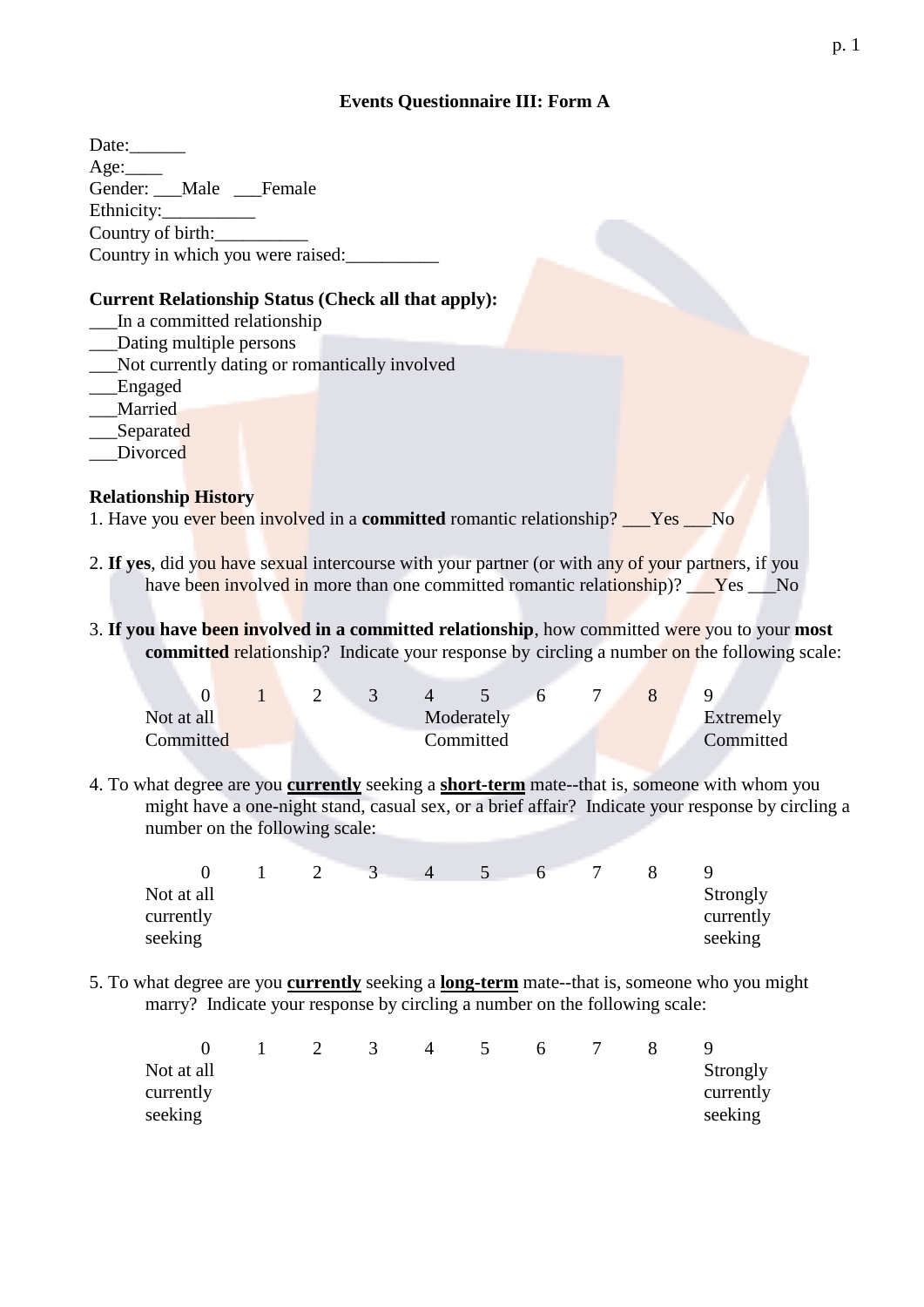The following two questions will ask you how likely you think a typical man is to act in certain ways. Assume that the initials R.S. refer to a typical man. Assume also that R.S. is not currently involved in a committed romantic relationship. Please circle the number that best indicates your answer.

#### **Question 1.**

If R.S. develops an emotional attachment to a woman, how likely is it that he and this woman are now, or soon will be, having sexual intercourse?

 $\mathbf{1}$  $\overline{2}$  $\mathcal{F}$  $\overline{4}$  $\overline{\mathbf{5}}$  $\overline{7}$ 8 9 6 Very likely Unlikely

#### **Ouestion 2.**

If R.S. has had sexual intercourse with a woman, how likely is it that he is forming, or will form, an emotional attachment to this woman?

|          | $1$ 2 3 4 5 6 7 8 9 |  |  |  |             |
|----------|---------------------|--|--|--|-------------|
| Unlikely |                     |  |  |  | Very likely |

Please think of a serious or committed romantic relationship that you have had in the past, that you are currently having, or that you would like to have. Imagine that you discover that the person with whom you've been seriously involved became interested in someone else. Please circle only one answer, (A) or  $(B)$ .

**Question 3.** Which would upset or distress you more?

(A) Imagining your partner enjoying passionate sexual intercourse with that other person.

(B) Imagining your partner forming a deep emotional attachment to that other person.

Please think of a serious or committed romantic relationship that you have had in the past, that you are currently having, or that you would like to have. Imagine that you discover that the person with whom you've been seriously involved became interested in someone else. Please circle only one answer, (A) or  $(B)$ .

**Question 4.** Which action would be more difficult for you to forgive?

(A) Your partner has passionate sexual intercourse with that other person.

(B) Your partner becomes deeply emotionally attached to that other person.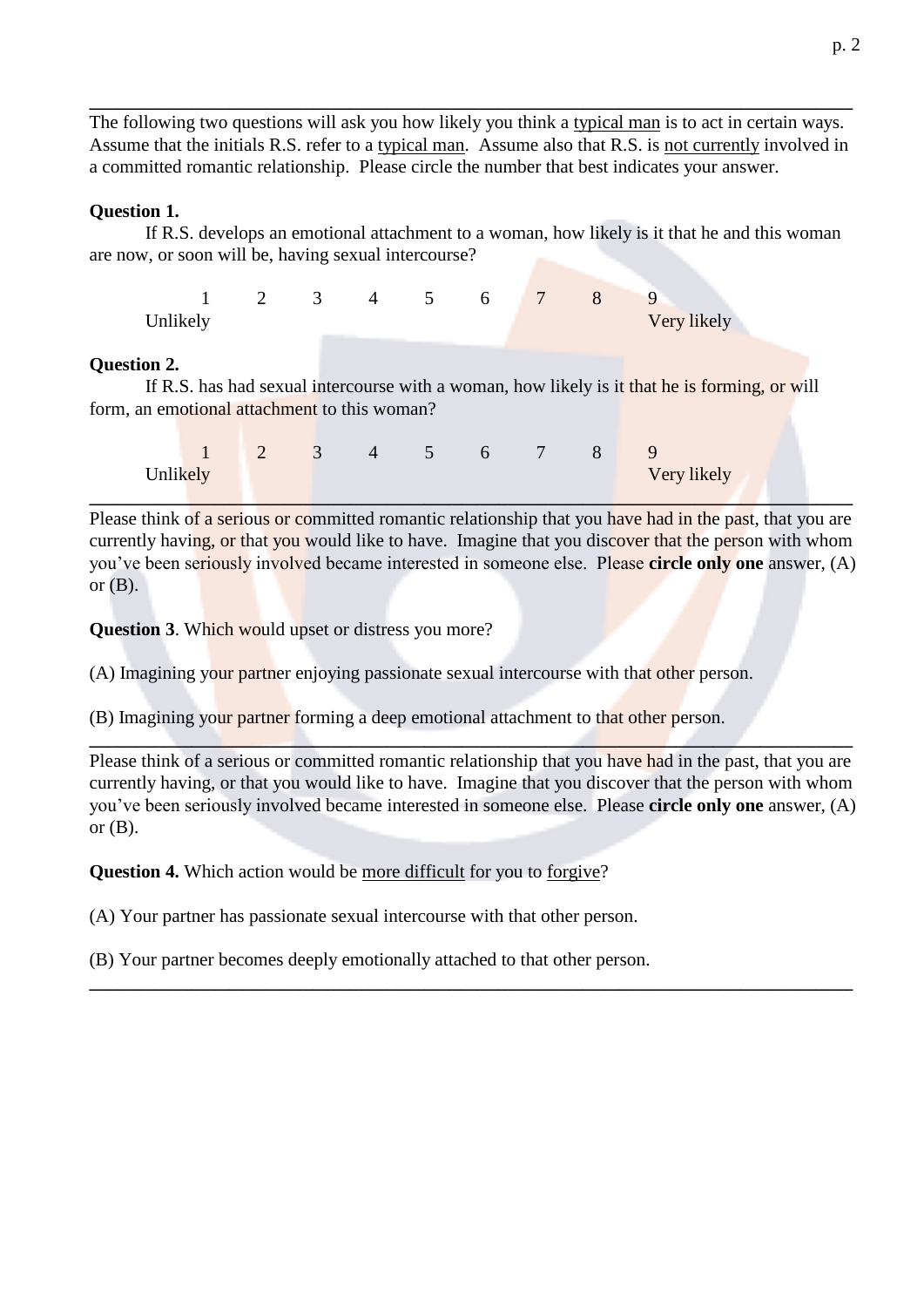The following two questions will ask you how likely you think a typical man is to act in certain ways in the context of a serious or committed romantic relationship. Assume that the initials C.G. refer to a typical man. Please circle the number that best indicates your answer.

## **Question 5.**

If C.G. develops an emotional attachment to a woman outside of his primary romantic relationship, how likely is it that he and this other woman are now, or soon will be, having sexual intercourse?

| 1 2 3 4 5 6 7 8 9 |  |  |  |             |
|-------------------|--|--|--|-------------|
| Unlikely          |  |  |  | Very likely |

### **Ouestion 6.**

If C.G. has had sexual intercourse with a woman outside of his primary romantic relationship, how likely is it that he is forming, or will form, an emotional attachment to this other woman?

|          | $\begin{array}{ccccccccccccccccccccccccc} & 1 & 2 & 3 & 4 & 5 & 6 & 7 & 8 & 9 \end{array}$ |  |  |  |             |
|----------|--------------------------------------------------------------------------------------------|--|--|--|-------------|
| Unlikely |                                                                                            |  |  |  | Very likely |

Please think of a serious or committed romantic relationship that you have had in the past, that you are currently having, or that you would like to have. Imagine that the person with whom you've been seriously involved both becomes deeply emotionally attached to another person and has passionate sexual intercourse with that other person. Please circle only one answer,  $(A)$  or  $(B)$ .

Question 7. Which aspect of your partner's involvement would be more likely to lead you to break-up with your partner?

(A) Your partner's sexual intercourse with that other person.

(B) Your partner's emotional attachment to that other person.

The following two questions will ask you how likely you think a typical woman is to act in certain ways in the context of a serious or committed romantic relationship. Assume that the initials B.F. refer to a typical woman. Please circle the number that best indicates your answer.

# **Ouestion 8.**

If B.F. develops an emotional attachment to a man outside of her primary romantic relationship, how likely is it that she and this other man are now, or soon will be, having sexual intercourse?

 $\mathcal{D}$  $\mathcal{R}$  $\Lambda$  $\overline{\mathbf{S}}$  $6^{\circ}$  $\tau$  $\mathbf{R}$  $\mathbf{1}$  $\mathbf Q$ Unlikely Very likely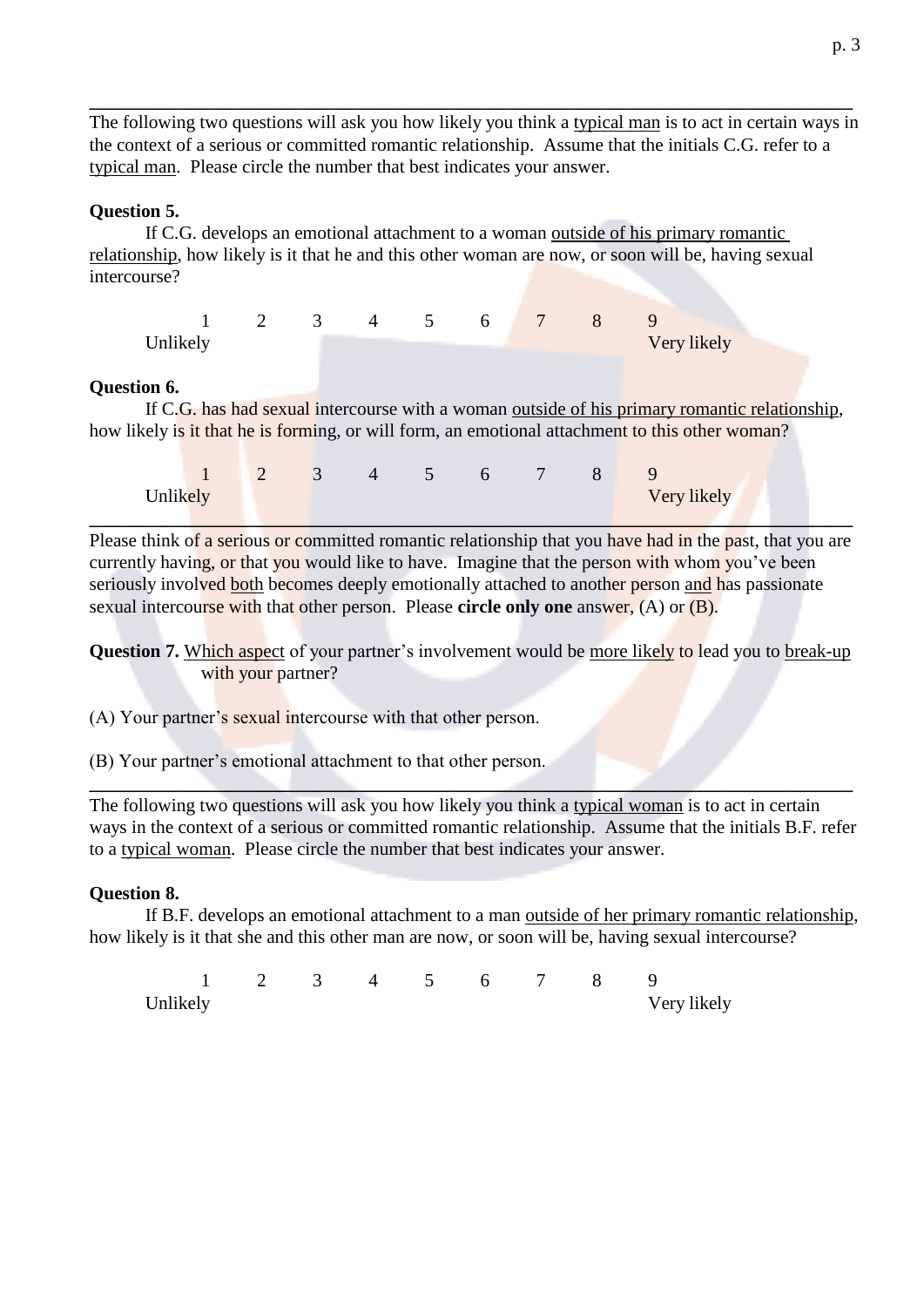## **Ouestion 9.**

If B.F. has had sexual intercourse with a man outside of her primary romantic relationship, how likely is it that she is forming, or will form, an emotional attachment to this other man?

 $\mathcal{D}$  $\overline{\mathbf{5}}$  $\overline{6}$  $\mathbf{Q}$  $\mathbf{1}$  $\mathcal{F}$  $\overline{4}$  $\tau$  $\mathbf{R}$ Unlikely Very likely

Please think of a serious or committed romantic relationship that you have had in the past, that you are currently having, or that you would like to have. Imagine that you discover that the person with whom you've been seriously involved became interested in someone else. Please circle only one answer, (A) or  $(B)$ .

**Question 10.** For which action would you be more likely to break-up with your partner?

(A) Your partner has passionate sexual intercourse with that other person.

(B) Your partner becomes deeply emotionally attached to that other person.

Please think of a serious or committed romantic relationship that you have had in the past, that you are currently having, or that you would like to have. The following two questions will ask you how likely you are to act in certain ways in the context of a serious or committed romantic relationship. Please circle the number that best indicates your answer.

## **Ouestion 11.**

If you developed an emotional attachment to someone of the opposite gender outside of your relationship, how likely is it that you and this other person are now, or soon will be, having sexual intercourse?

 $\mathbf{1}$  $\overline{2}$ 3  $\mathbf{A}$  $5^{\circ}$ 6  $\tau$ 8  $\mathbf Q$ Unlikely Very likely

### **Ouestion 12.**

If you have had sexual intercourse with someone of the opposite gender outside of your relationship, how likely is it that you are forming, or will form, an emotional attachment to this other person?

|          | 1 2 3 4 5 6 7 8 9 |  |  |  |             |
|----------|-------------------|--|--|--|-------------|
| Unlikely |                   |  |  |  | Very likely |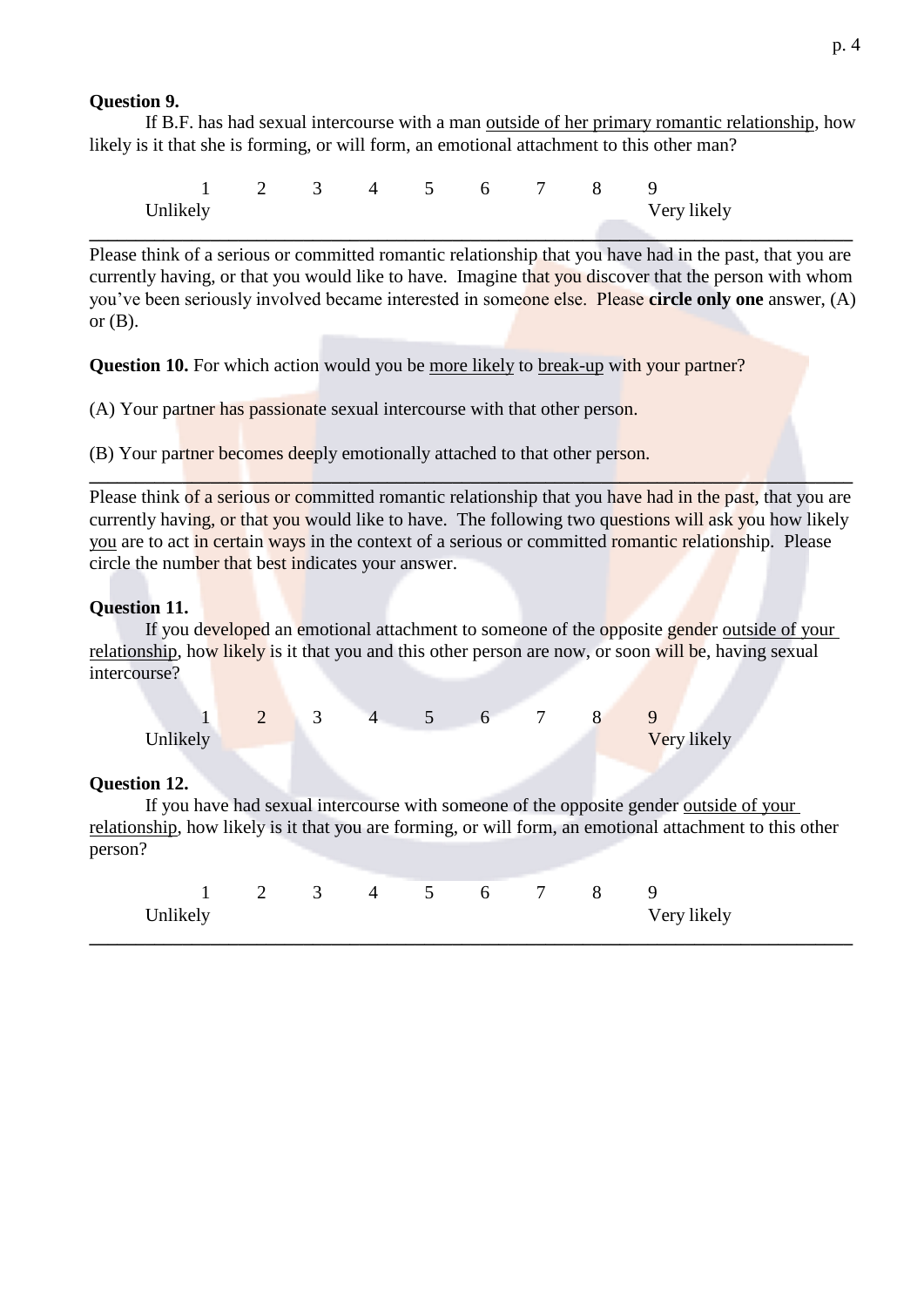Please think of a serious or committed romantic relationship that you have had in the past, that you are currently having, or that you would like to have. Imagine that you discover that the person with whom you've been seriously involved became interested in someone else. Please circle only one answer, (A) or  $(B)$ .

**Question 13.** Which action would be more difficult for you to forgive?

- (A) Your partner has sexual intercourse with the other person, but you are certain that your partner has not become emotionally attached to that other person.
- (B) Your partner becomes emotionally attached to the other person, but you are certain that your partner has not had sexual intercourse with that other person.

The following two questions will ask you how likely you think a typical woman is to act in certain ways. Assume that the initials T.W. refer to a typical woman. Assume also that T.W. is not currently involved in a committed romantic relationship. Please circle the number that best indicates your answer.

#### **Ouestion 14.**

If T.W. develops an emotional attachment to a man, how likely is it that she and this man are now, or soon will be, having sexual intercourse?

| $1 \t 2$ | $\overline{\phantom{a}3}$ |  | 4 5 6 7 8 9 |  |             |  |
|----------|---------------------------|--|-------------|--|-------------|--|
| Unlikely |                           |  |             |  | Very likely |  |

### **Ouestion 15.**

If T.W. has had sexual intercourse with a man, how likely is it that she is forming, or will form, an emotional attachment to this man?

| 1 2 3 4 5 6 7 8 1 |  |  |  |             |
|-------------------|--|--|--|-------------|
| Unlikely          |  |  |  | Very likely |

Please think of a serious or committed romantic relationship that you have had in the past, that you are currently having, or that you would like to have. The following two questions will ask you how likely your partner is to act in certain ways in the context of a serious or committed romantic relationship. Please circle the number that best indicates your answer.

### **Question 16.**

If your partner develops an emotional attachment to someone of the opposite gender outside of your relationship, how likely is it that your partner and this other person are now, or soon will be, having sexual intercourse?

| 1 2 3 4 5 6 7 8 9 |  |  |  |  |             |
|-------------------|--|--|--|--|-------------|
| Unlikely          |  |  |  |  | Very likely |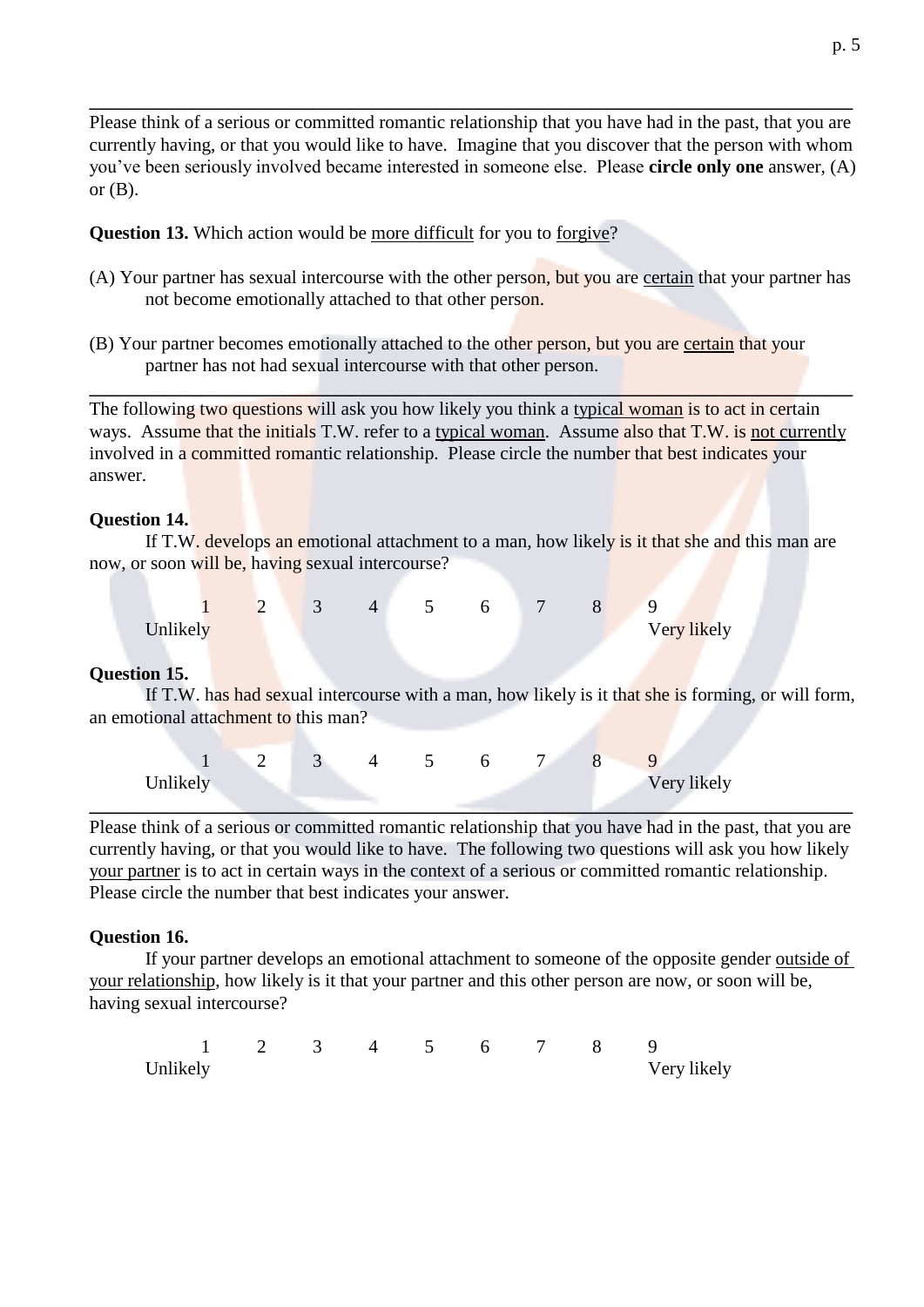## **Ouestion 17.**

If your partner has had sexual intercourse with someone of the opposite gender outside of your relationship, how likely is it that your partner is forming, or will form, an emotional attachment to this other person?

 $\mathbf{1}$  $\mathcal{D}$  $\mathcal{R}$  $\overline{4}$  $\overline{\mathbf{5}}$  $\tau$  $\mathbf{R}$  $\mathbf Q$ 6 Very likely Unlikely

Please think of a serious or committed romantic relationship that you have had in the past, that you are currently having, or that you would like to have. Imagine that you discover that the person with whom you've been seriously involved became interested in someone else. Please circle only one answer, (A) or  $(B)$ .

**Question 18.** For which action would you be more likely to break-up with your partner?

- (A) Your partner has sexual intercourse with the other person, but you are certain that your partner has not become emotionally attached to that other person.
- (B) Your partner becomes emotionally attached to the other person, but you are certain that your partner has not had sexual intercourse with that other person.

Please think about a time in your life when you were not involved in a committed romantic relationship. The following two questions will ask you how likely you think you are to act in certain ways.

### **Question 19.**

If you develop an emotional attachment to someone of the opposite gender, how likely is it that you and this other person are now, or soon will be, having sexual intercourse?

|          | 2 3 | 4 5 | 6 7 |  |                    |
|----------|-----|-----|-----|--|--------------------|
| Unlikely |     |     |     |  | <b>Very likely</b> |

### **Question 20.**

If you have sexual intercourse with someone of the opposite gender, how likely is it that you are forming, or will form, an emotional attachment to this person?

|          | $1 \t2 \t3 \t4 \t5 \t6 \t7 \t8 \t9$ |  |  |  |             |
|----------|-------------------------------------|--|--|--|-------------|
| Unlikely |                                     |  |  |  | Very likely |